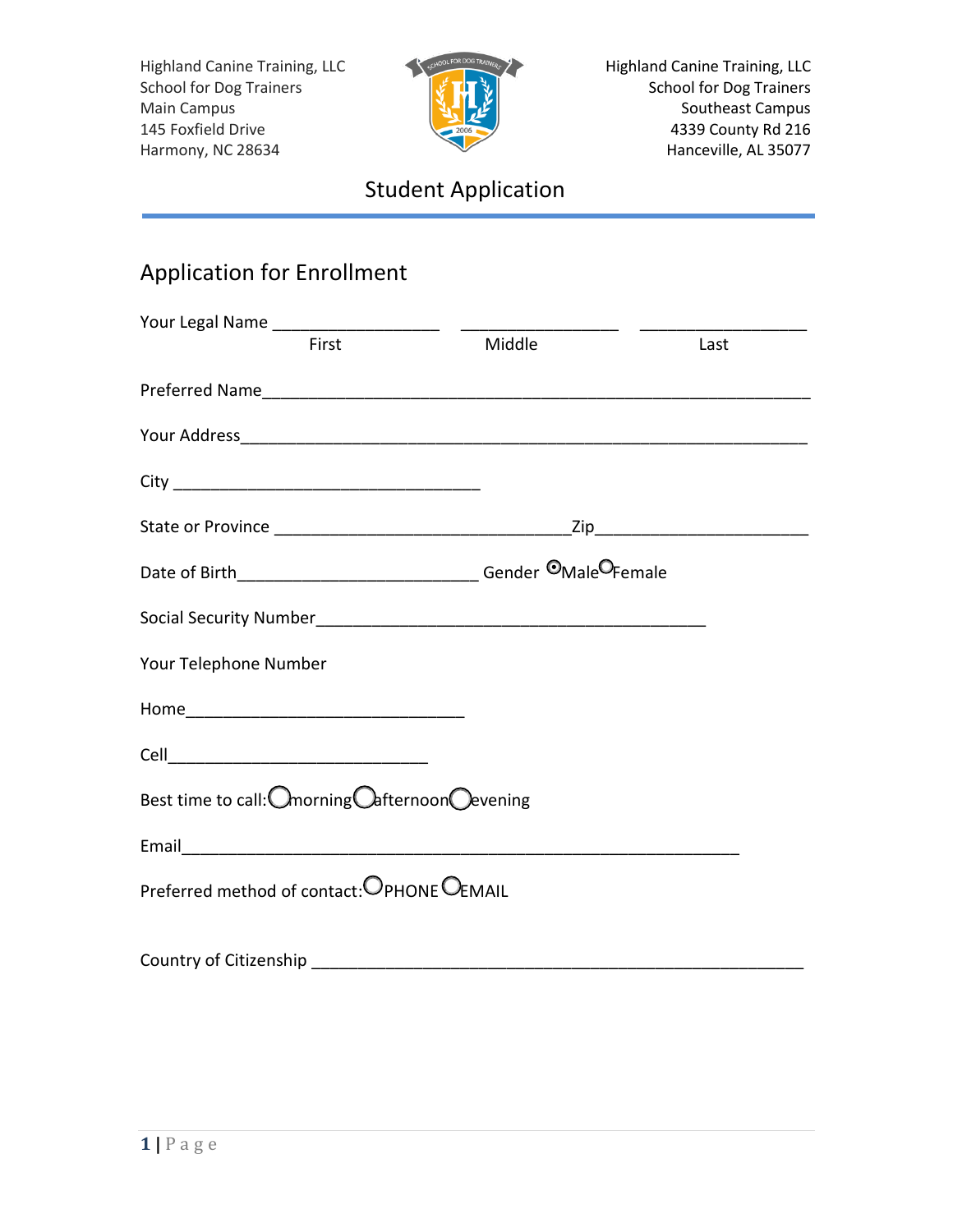

Highland Canine Training, LLC School for Dog Trainers Southeast Campus 4339 County Rd 216 Hanceville, AL 35077

# Student Application

### Academic Information

| High school Information                              |                                                                                                                            |            |                        |
|------------------------------------------------------|----------------------------------------------------------------------------------------------------------------------------|------------|------------------------|
| High school name                                     |                                                                                                                            | City/State | <b>Graduation Year</b> |
| College/University information                       |                                                                                                                            |            |                        |
|                                                      |                                                                                                                            |            |                        |
|                                                      |                                                                                                                            |            |                        |
|                                                      |                                                                                                                            |            |                        |
| Length of Course: Course Length<br>(select only one) | Which course offering are you applying for:                                                                                |            |                        |
|                                                      |                                                                                                                            |            |                        |
|                                                      |                                                                                                                            |            |                        |
|                                                      | Will you require housing? OYes ONo OMaybe<br>How do you plan to pay the tuition? Oout of Pocket OFinancing OGI Bill Oother |            |                        |
|                                                      |                                                                                                                            |            |                        |
|                                                      |                                                                                                                            |            |                        |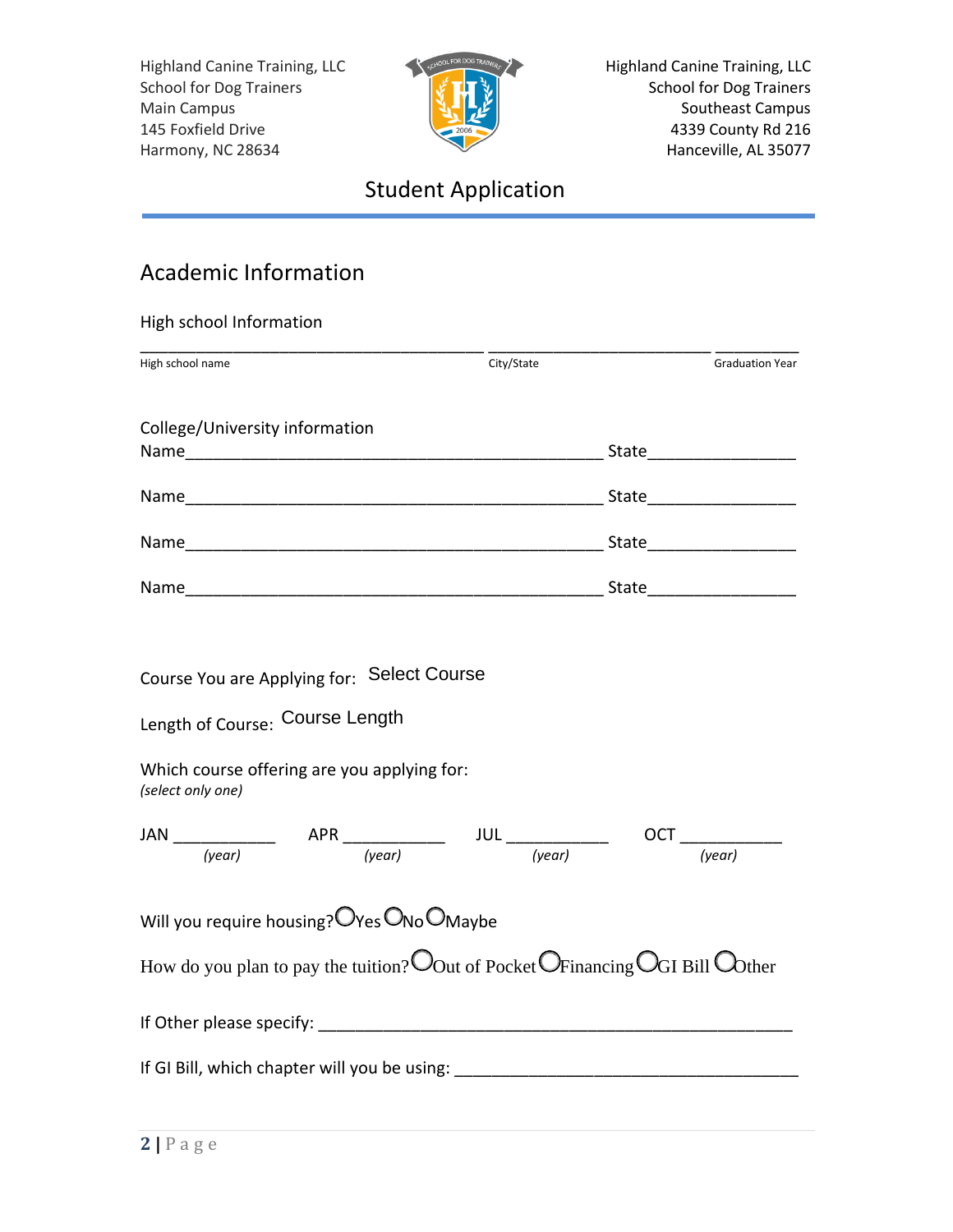

#### Student Application

#### Consent for Criminal Background Check

| SSN |  |
|-----|--|

I certify that to the best of my knowledge and belief, the information provided in this document truly represents me. I understand that failure to give complete information, falsification or misrepresentation of information may prevent me from enrolling in Highland Canine Training, LLC. I authorized investigation of all statements made in this document and further authorize educational institutions, criminal justice agencies, and others to furnish whatever detail is available concerning my application.

My signature below further authorizes Highland Canine Training, LLC to obtain criminal background information. I understand that any information obtained by Highland Canine Training, LLC is confidential, will not be released to any person or outside agency without my written consent, and will be used for the sole purpose of assessing my qualifications.

|                                                                                  |  |  |  |  |  |  |  | give my permission to Highland Canine |
|----------------------------------------------------------------------------------|--|--|--|--|--|--|--|---------------------------------------|
| Training, LLC to initiate a Criminal background check on my personal and present |  |  |  |  |  |  |  |                                       |
| activities.                                                                      |  |  |  |  |  |  |  |                                       |

| Signature |  |  |  |
|-----------|--|--|--|
|           |  |  |  |

| Date |
|------|
|------|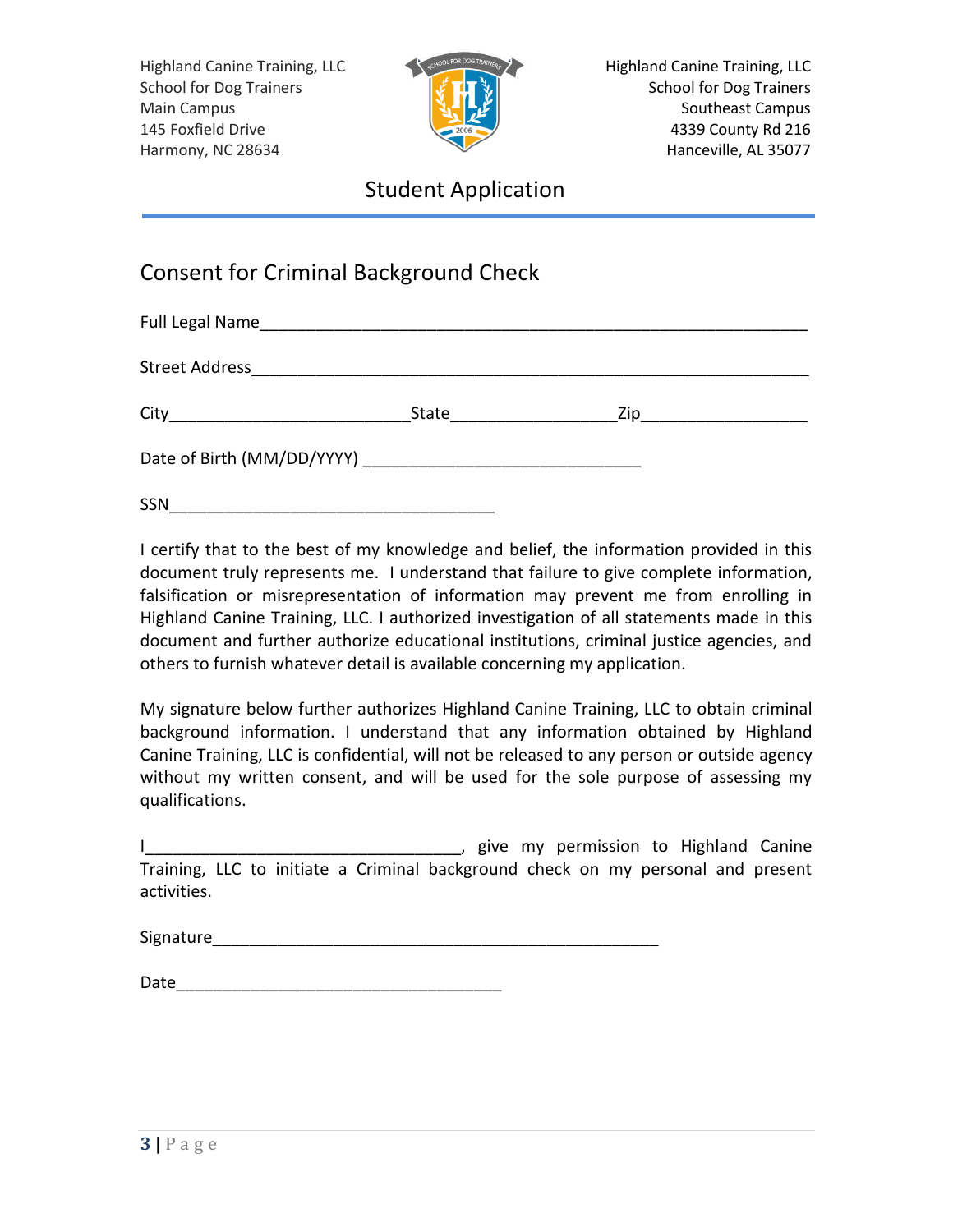

Highland Canine Training, LLC School for Dog Trainers Southeast Campus 4339 County Rd 216 Hanceville, AL 35077

### Student Application

#### Video and Photo Release

I, the undersigned, do herby consent and agree that Highland Canine Training, LLC, its employees or agents have the right to take photograph, videotape, or digital recordings of me and to use it in all media, now or hereby known, and exclusively for the purpose of supporting and promoting the mission of Highland Canine Training, LLC

I further consent that my name and identity may be released therein or descriptive text or commentary. I do hereby release to Highland Canine Training, LLC its agents, and employees all right to exhibit this work in print and electronic form publicly or privately and to market my identity or likeness in whatever media used. I understand that there will be no financial or other remuneration for recording me, either for initial or subsequent transmission or playback.

I further agree that such photographs or video footage may be used for educational and marketing purposes in Highland Canine Training, LLC promotional video materials (Newsletters, Brochures, videos Etc.) and or third-party use by funder or perspective funder.

I also understand that Highland Canine Training, LLC its not responsible for any expense or liability incurred as a result of your participation in this recording, including medical expenses due to any sickness or injury incurred as result.

I represent that I am at least 18 years of age, have read and understand the foregoing statement, and am competent to execute this agreement. This consent shall remain valid until written notice is provided to the contrary.

| Name           |  |  |  |
|----------------|--|--|--|
| <b>Address</b> |  |  |  |
| Phone          |  |  |  |

| Signature | Jate |
|-----------|------|
|           |      |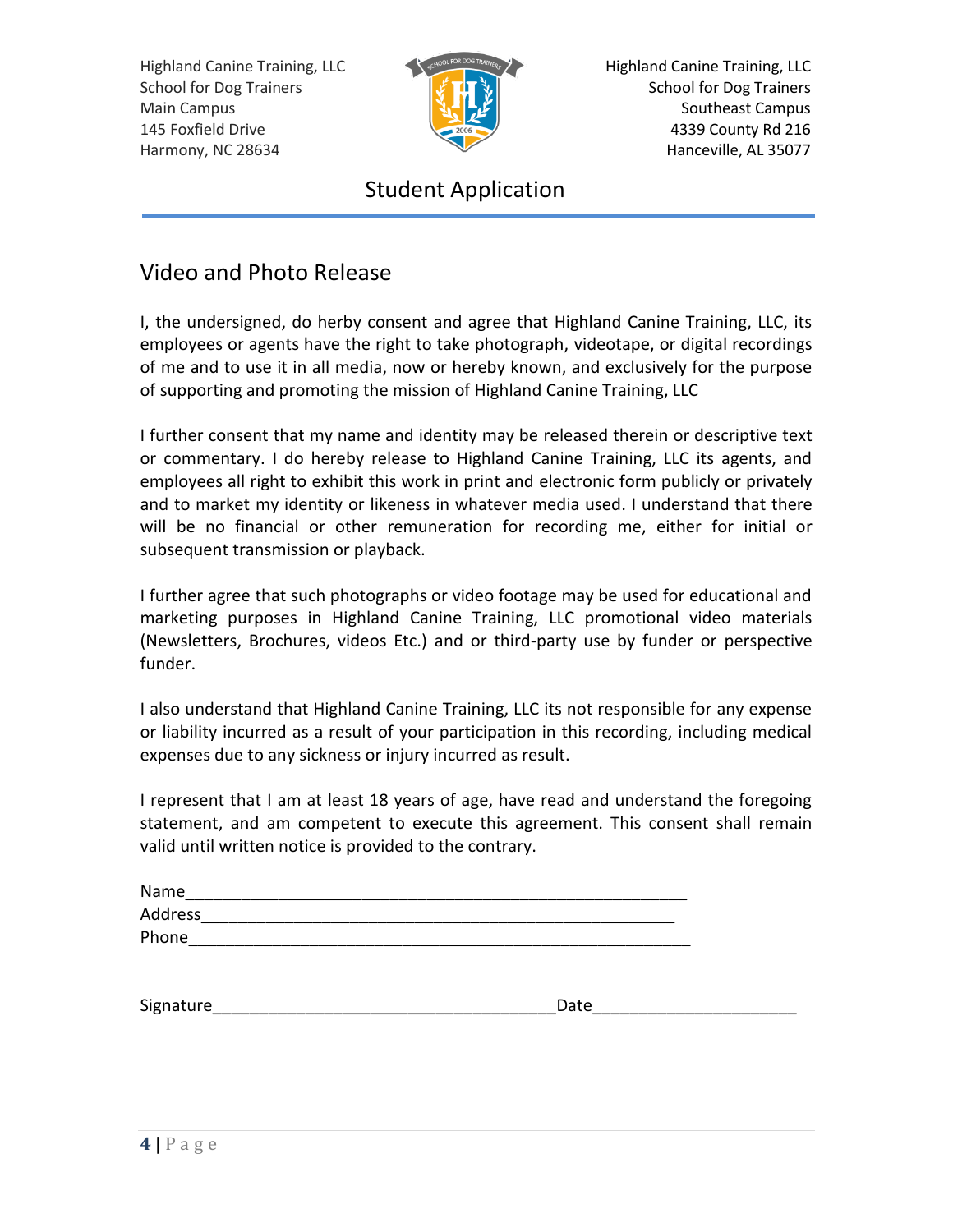

Highland Canine Training, LLC School for Dog Trainers Southeast Campus 4339 County Rd 216 Hanceville, AL 35077

### Student Application

#### Physical Requirement Acknowledgement

I, \_ , confirm that I meet the mandatory physical requirements for participation in Highland Canine Training, LLC School for Dog Trainers programs. I hereby affirm that I am in good physical condition and do not suffer from any known disability or condition which would prevent or limit my participation in this program.

I recognize that the program may involve strenuous physical activity as outlined below and within the program catalog:

- Attach and detach animal training collars and leashes.
- Grasp and hold a leash, controlling small, medium and large dogs.
- Be outdoors in various weather conditions.
- Lift up to 40lbs
- Carry up to 20lbs
- Physically restrain large dogs
- Hear normal conversation up to 100ft away and in close proximity to others.
- Running for extended periods of time while conducting activities such as trailing, police dog training, etc.

I fully understand that I may injure myself as a result of my enrollment and subsequent participation in this program and I hereby release Highland Canine Training, LLC and it's agents from any liability now or in the future for conditions that I may incur. These conditions may include, but are not limited to, heart attacks, muscle strains, muscle pulls, muscle tears, broken bones, shin splints, heat prostration, injuries to knees, injuries to back, injuries to foot, or any other illness or soreness that I may incur, including death.

I HEREBY AFFIRM THAT I HAVE READ AND FULLY UNDERSTAND THE ABOVE STATEMENTS.

| Name      |      |
|-----------|------|
| Address   |      |
| Phone     |      |
|           |      |
|           |      |
| Signature | Date |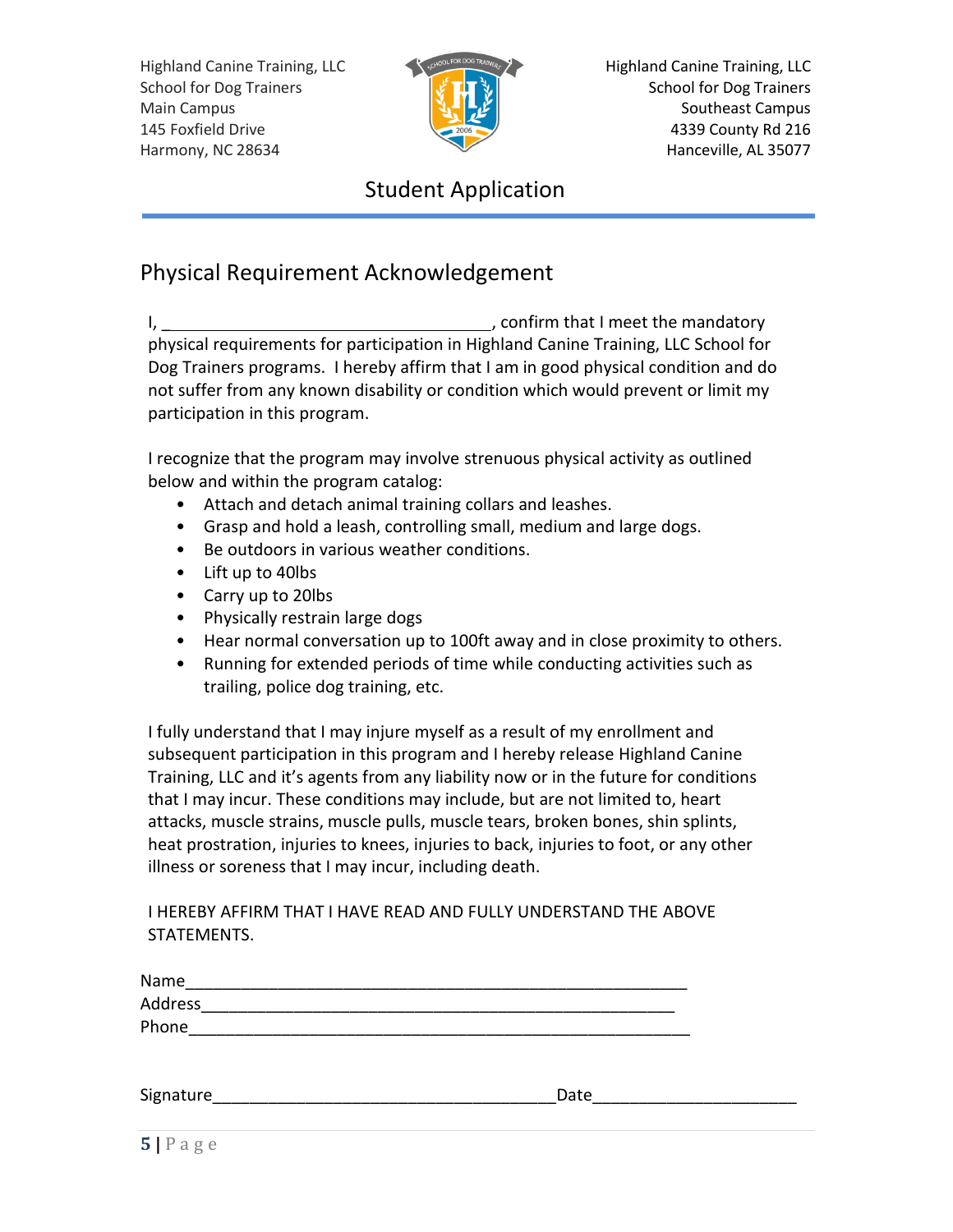

Highland Canine Training, LLC School for Dog Trainers Southeast Campus 4339 County Rd 216 Hanceville, AL 35077

# Student Application

#### Student Interview

Tell me about yourself.

How did you hear about our school?

Why did you choose our school?

Why did you choose this course of study?

What do you think are the most important qualities someone should possess in your chosen field of study?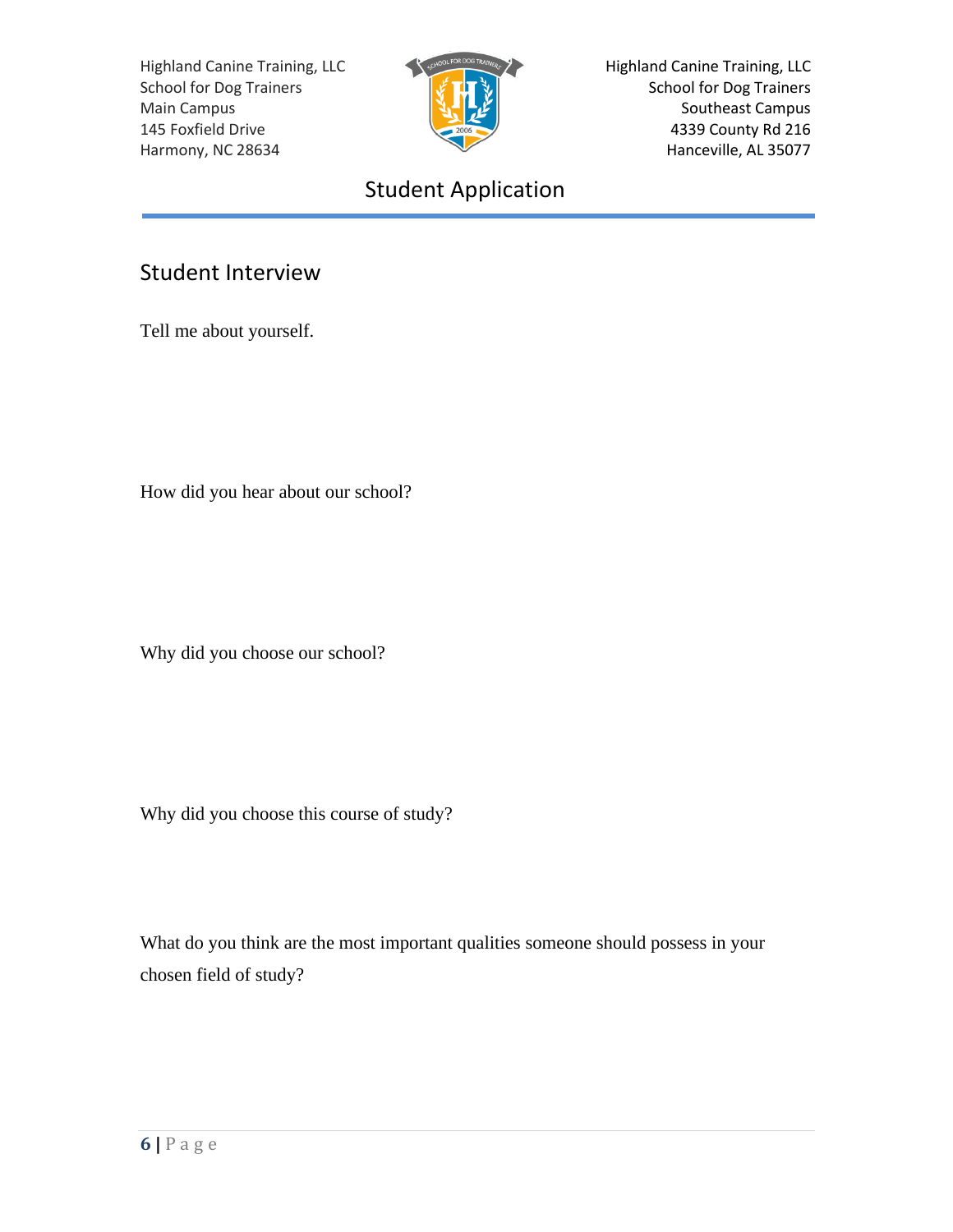

Highland Canine Training, LLC School for Dog Trainers Southeast Campus 4339 County Rd 216 Hanceville, AL 35077

### Student Application

What interested you most about Highland Canine Training, LLC School for Dog

Trainers?

Least?

Have you taken any courses that would relate to this course of study?

Which did you enjoy the most? The least?

Why?

What two or three things are most important to you concerning your education?

What characteristics do you possess that will make you successful in your education choices?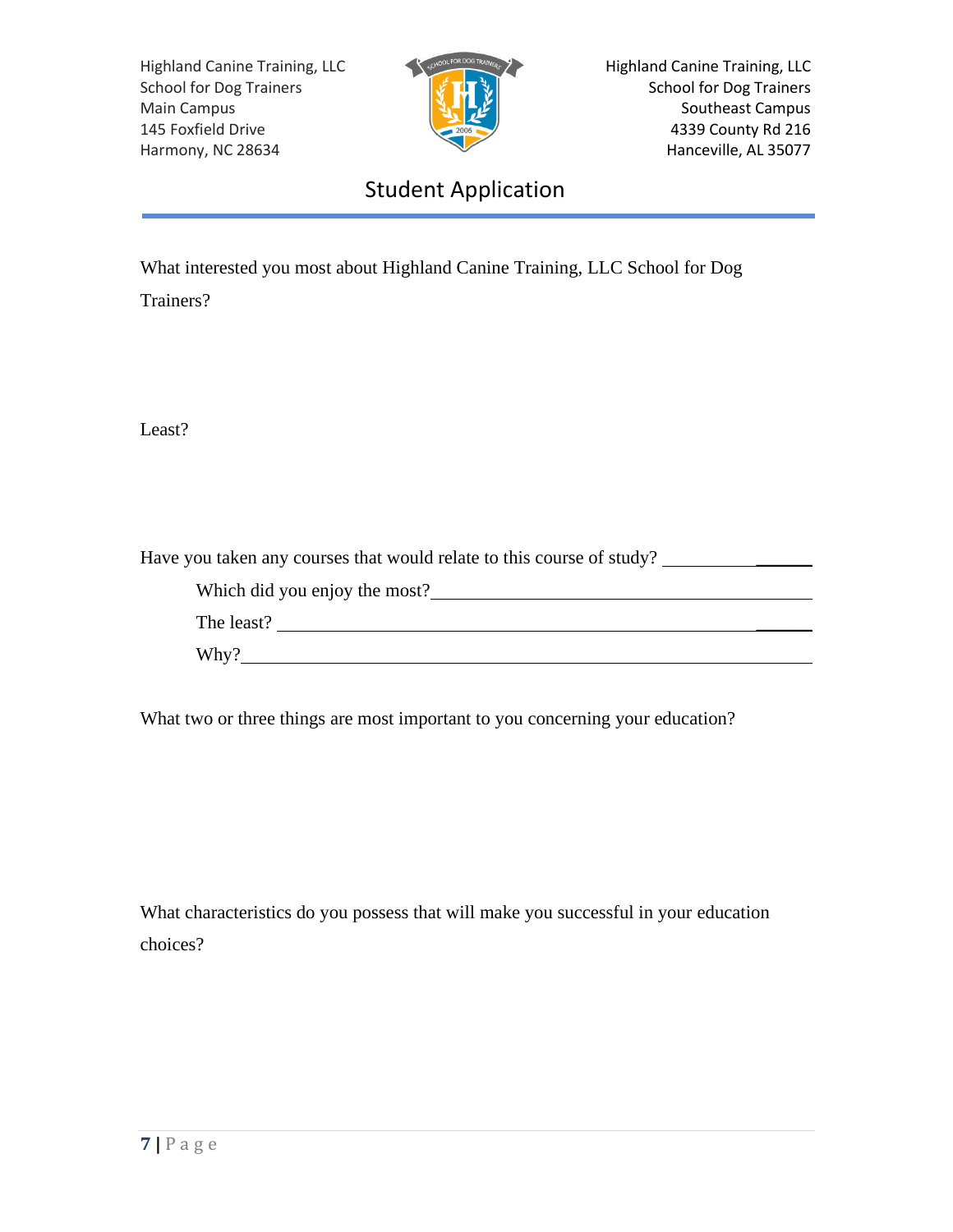

Highland Canine Training, LLC School for Dog Trainers Southeast Campus 4339 County Rd 216 Hanceville, AL 35077

## Student Application

What is your primary motivation for attending school?

Who, or what, influenced you most with regards to your education choices?

What are your career objectives in regards to your course of study at Highland Canine Training, LLC School for Dog Trainers?

Tell us why we should admit you to our program(s):